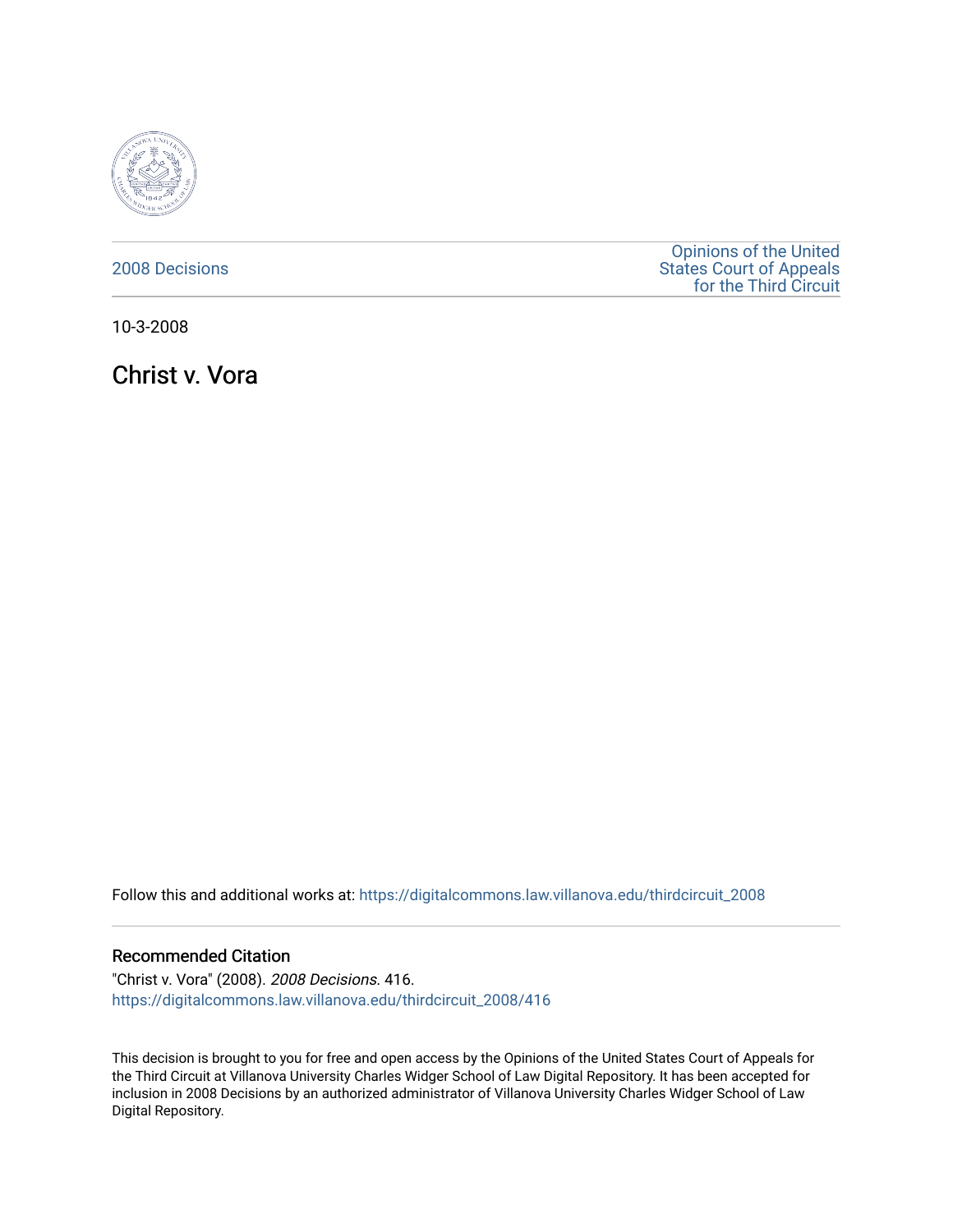### NOT PRECEDENTIAL

## UNITED STATES COURT OF APPEALS FOR THE THIRD CIRCUIT

\_\_\_\_\_\_\_\_\_\_\_

No. 07-3541

#### SGT. B. CHRIST

v.

DR. CHANDAN S. VORA, Appellant

On Appeal from the United States District Court for the Western District of Pennsylvania D.C. Civil Action No. 07-cv-0177 (Honorable Gustave Diamond)

\_\_\_\_\_\_\_\_\_\_\_\_\_\_\_\_\_\_\_\_\_\_\_\_\_\_\_\_\_\_\_\_\_\_\_\_

\_\_\_\_\_\_\_\_\_\_\_\_\_\_\_\_\_\_\_\_\_\_\_\_\_\_\_\_\_\_\_\_\_\_\_\_

Submitted Under Third Circuit LAR 34.1(a) September 24, 2008

Before: SCIRICA, Chief Judge, HARDIMAN and COWEN, Circuit Judges

(Filed: October 3, 2008) \_\_\_\_\_\_\_\_\_\_\_

# OPINION OF THE COURT \_\_\_\_\_\_\_\_\_\_\_

PER CURIAM.

Dr. Chandan S. Vora appeals pro se the orders of the United States District Court

for the Western District of Pennsylvania (i) dismissing pursuant to 28 U.S.C. §

1915(e)(2)(B) her "petition for removal" of police citations/summonses and trial notices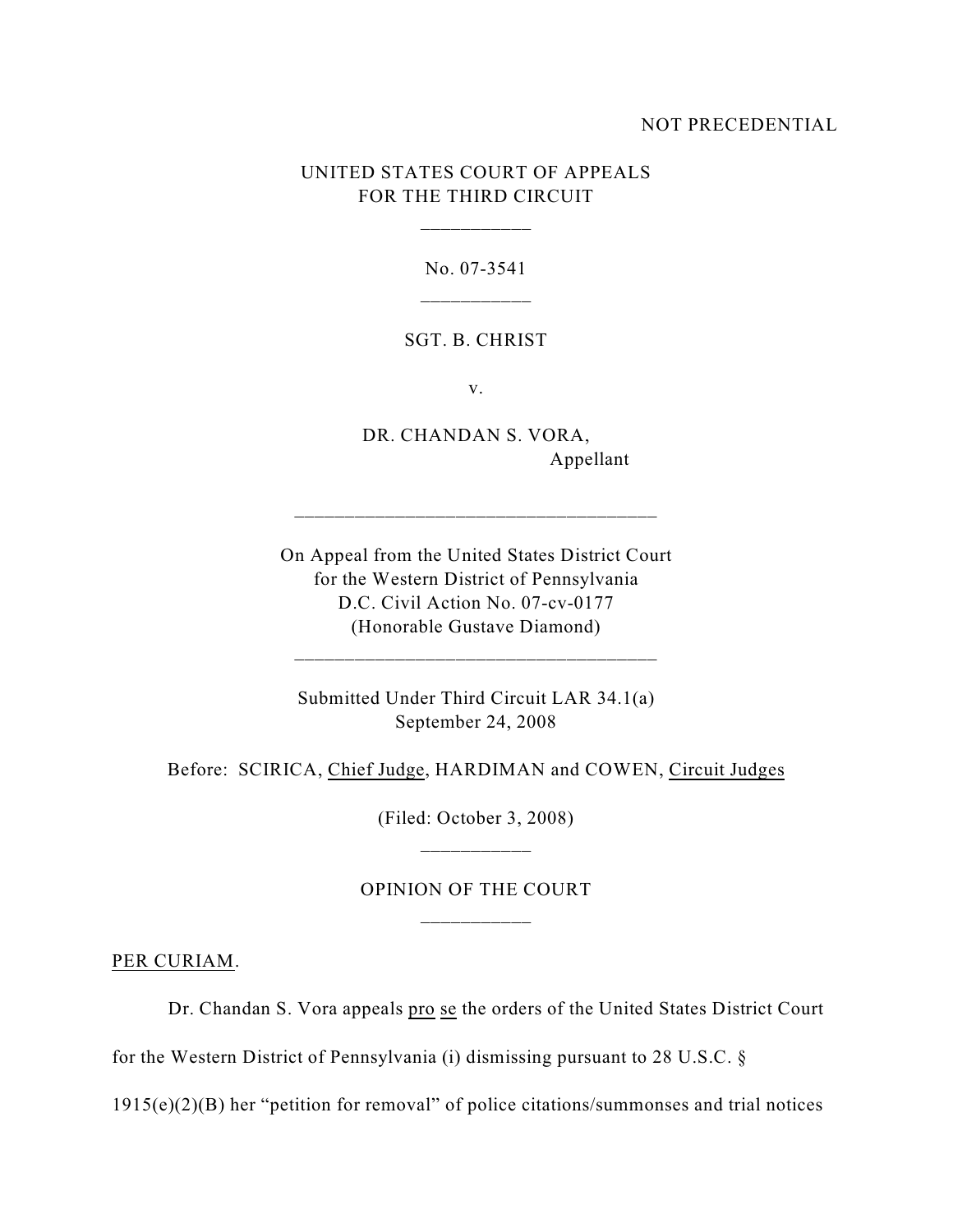for summary offenses and (ii) denying her motion to vacate. We have jurisdiction over this appeal under 28 U.S.C. § 1291. We will affirm.

In July 2007, Dr. Chandan Vora filed a "petition for removal" seeking to remove a police citation and related summons charging Vora with disorderly conduct, and trial notices in a summary case involving three traffic citations and one citation for scattering rubbish. She claimed that Sergeant B. Christ, of the City of Johnstown Police Department, and other city officials discriminated against her on account of her religious and ethnic background by issuing allegedly baseless and unconstitutional citations for summary offenses and traffic violations. By order entered July 23, 2007, the District Court dismissed the action. The District Court concluded that the removal petition sought to attack state proceedings over which it had no jurisdiction and that the petition otherwise failed to state a claim. Vora filed a "motion for injunction," which the District Court construed as a motion to vacate and denied. This timely appeal followed.

Upon thorough review of Vora's District Court pleadings, notice of appeal, and informal brief, we conclude that the District Court correctly dismissed her removal petition for lack of jurisdiction and correctly denied her motion to vacate. As she has done before, Vora petitioned for removal under the civil rights removal statute, 28 U.S.C. § 1443. This time, she alleges that Sergeant Christ trumped up charges against her. The civil rights removal statute applies only to the removal of state court proceedings. Id.; See also 28 U.S.C. § 1447(a). Here, the citations, summons, and trial notices pertain to